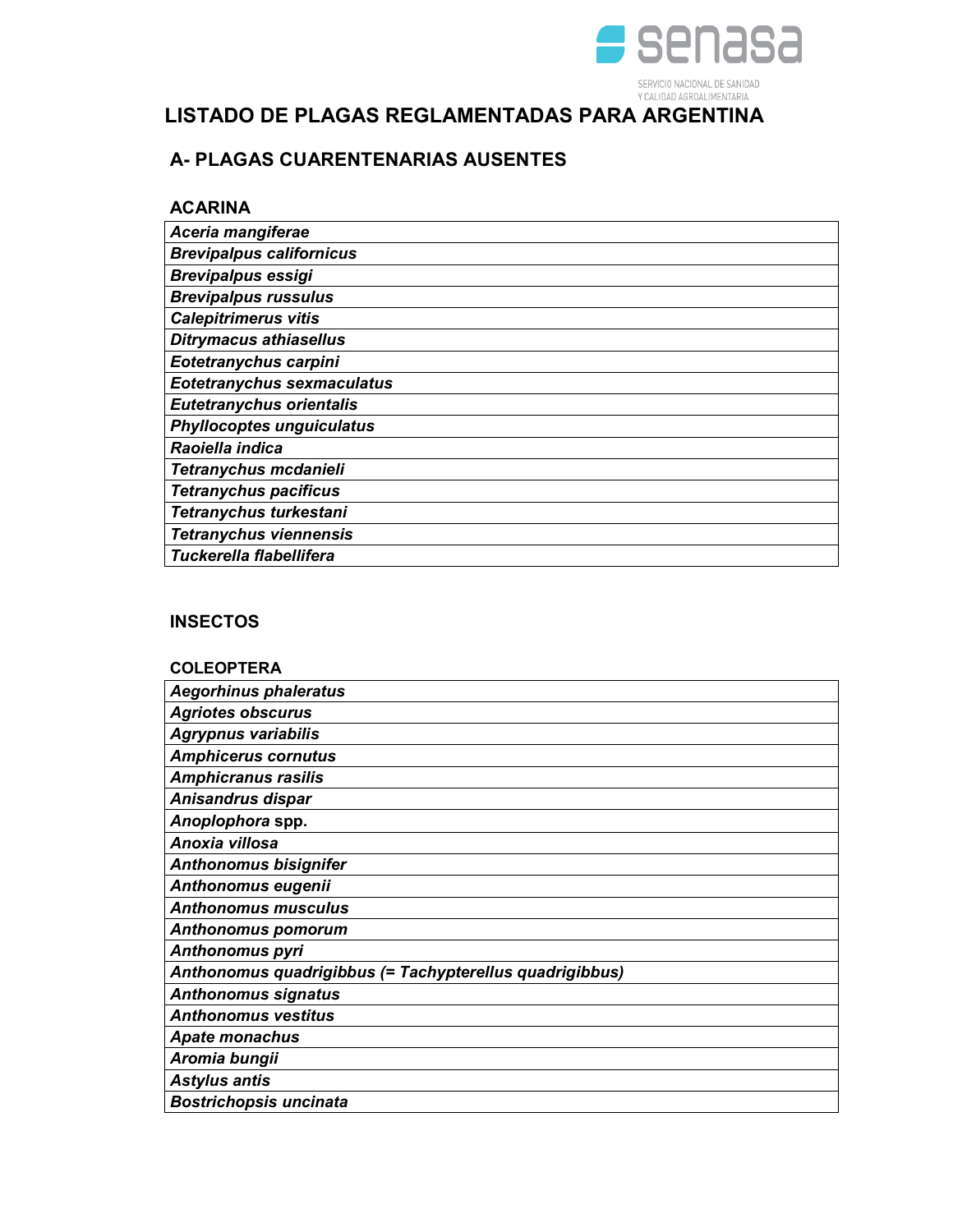

| <b>Bostrichus vitis</b>                           |
|---------------------------------------------------|
| Brachycerus spp.                                  |
| Bruchidius spp.                                   |
| Callipogon armillatus                             |
| <b>Callosobruchus analis</b>                      |
| <b>Callosobruchus chinensis</b>                   |
| <b>Callosobruchus maculatus</b>                   |
| Callosobruchus phaseoli                           |
| <b>Carpophilus humeralis</b>                      |
| <b>Chaetocnema confinis</b>                       |
| Chrysobothris mali                                |
| Colaspis hypochlora                               |
| Conotrachelus aguacatae                           |
| Conotrachelus nenuphar                            |
| <b>Conotrachelus perseae</b>                      |
| Copturus aguacatae                                |
| <b>Corthylocurus vernaculus</b>                   |
| <b>Corthylus convexicauda</b>                     |
| Costelytra zealandica                             |
| Crioceris spp.                                    |
| <b>Cryptocarenus diadematus</b>                   |
| Cryptocarenus schaufussi                          |
| <b>Cryptocarenus seriatus</b>                     |
| Cryptorhynchus lapathi                            |
| Dendroctonus spp.                                 |
| <b>Dexicrates robustus</b>                        |
| Diabrotica balteata                               |
| Diabrotica virgifera virgifera                    |
| <b>Epicaerus cognatus</b>                         |
| Euchroma gigantea goliath                         |
| <b>Geniocremnus chilensis</b>                     |
| <b>Heilipus albopictus</b>                        |
| <b>Heilipus lauri</b>                             |
| Heilipus pittieri<br><b>Heilipus trifasciatus</b> |
| <b>Heterobostrychus aequalis</b>                  |
| <b>Heteronychus arator</b>                        |
| <b>Hylesinus antipodus</b>                        |
| <b>Hylobius abietis</b>                           |
| <b>Hylobius pales</b>                             |
| <b>Hypothenemus bolivianus</b>                    |
| lps spp.                                          |
| Leptinotarsa decemlineata                         |
| Melanophila picta                                 |
| Metanastes vulgivagus                             |
| Micrapate brasiliensis                            |
| Micrapate scabrata                                |
|                                                   |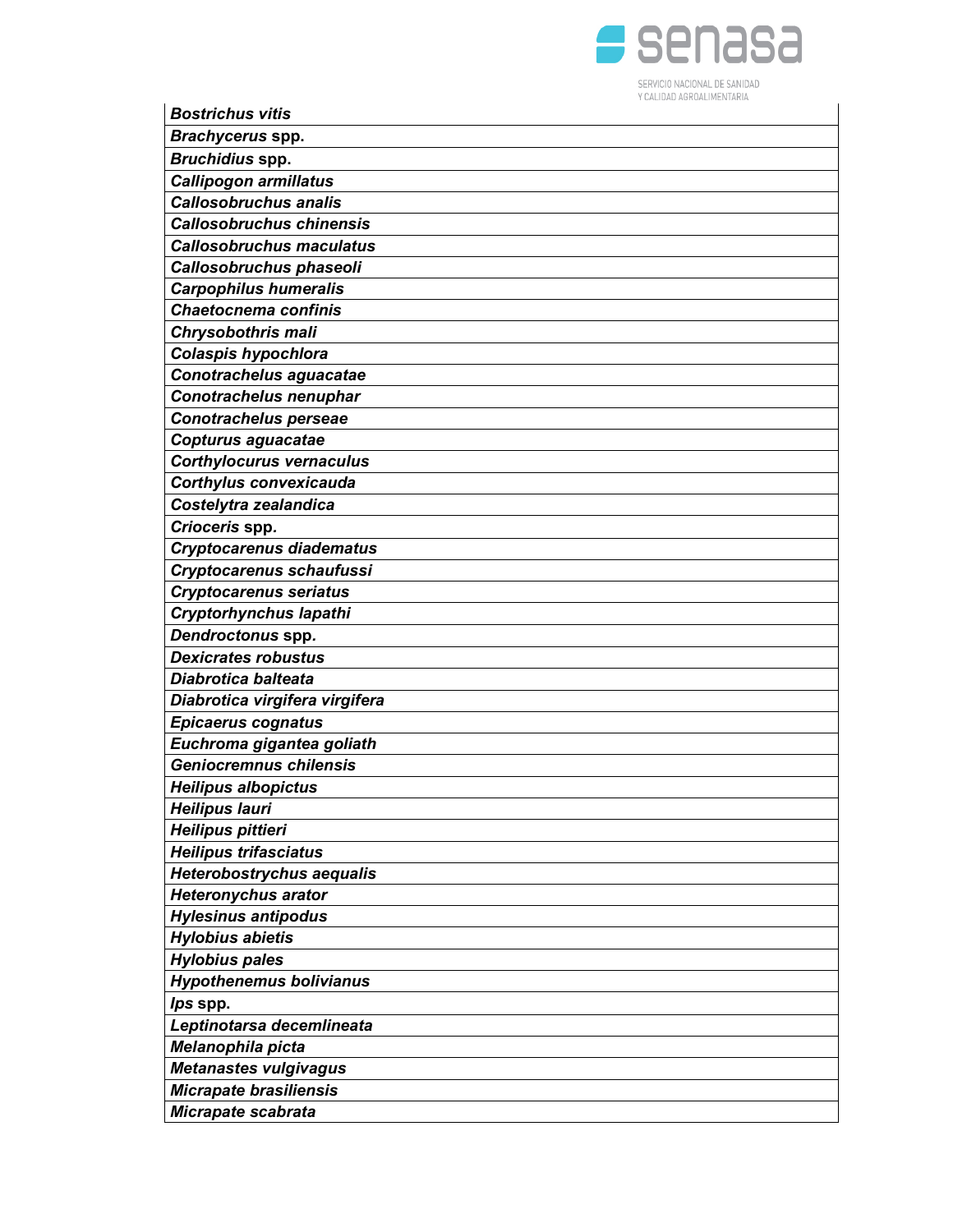

| <b>Monarthrum minutum</b>              |
|----------------------------------------|
| Monochamus spp.                        |
| Myllocerus undecimpustulatus undatus   |
| <b>Odoiporus longicollis</b>           |
| <b>Oryctes rhinoceros</b>              |
| <b>Otiorhynchus cribricollis</b>       |
| <b>Otiorhynchus ovatus</b>             |
| Otiorhynchus rugosostriatus            |
| <b>Otiorhynchus sulcatus</b>           |
| Paropsisterna bimaculata               |
| Paropsisterna m-fuscum                 |
| Phloeotribus scarabaeoides (= oleae)   |
| <b>Pissodes nemorensis</b>             |
| <b>Platypus linearis</b>               |
| Platypus schaumi                       |
| <b>Plocaederus ferrugineus</b>         |
| Popillia japonica                      |
| Premnotrypes spp. (exc. P. latithorax) |
| <b>Prostephanus truncatus</b>          |
| Psiloptera hirtomaculata               |
| <b>Rhabdoscelus obscurus</b>           |
| Rhyparida dimidiata                    |
| Rhyparida morosa                       |
| Sampsonius damfi                       |
| Sampsonius pedrosai                    |
| Saperda spp.                           |
| <b>Scolytus intricatus</b>             |
| <b>Scolytus scolytus</b>               |
| Sinoxylon spp.                         |
| Sophronica ventralis                   |
| <b>Sternochetus mangiferae</b>         |
| <b>Tetropium castaneum</b>             |
| Tomicus piniperda                      |
| Trachymela sloanei                     |
| <b>Trachymela tincticollis</b>         |
| <b>Tricolus perdiligens</b>            |
| <b>Tricolus subincisuralis</b>         |
| Trogoderma spp.                        |
| <b>Xyleborus affinis</b>               |
| Xyleborus gracilis                     |
| Xyleborus hagedorni                    |
| <b>Xyleborus linearicolis</b>          |
| Xyleborus neivai                       |
| Xyleborus obliquus                     |
| Xyleborus spinosulus                   |
| Xylosandrus germanus                   |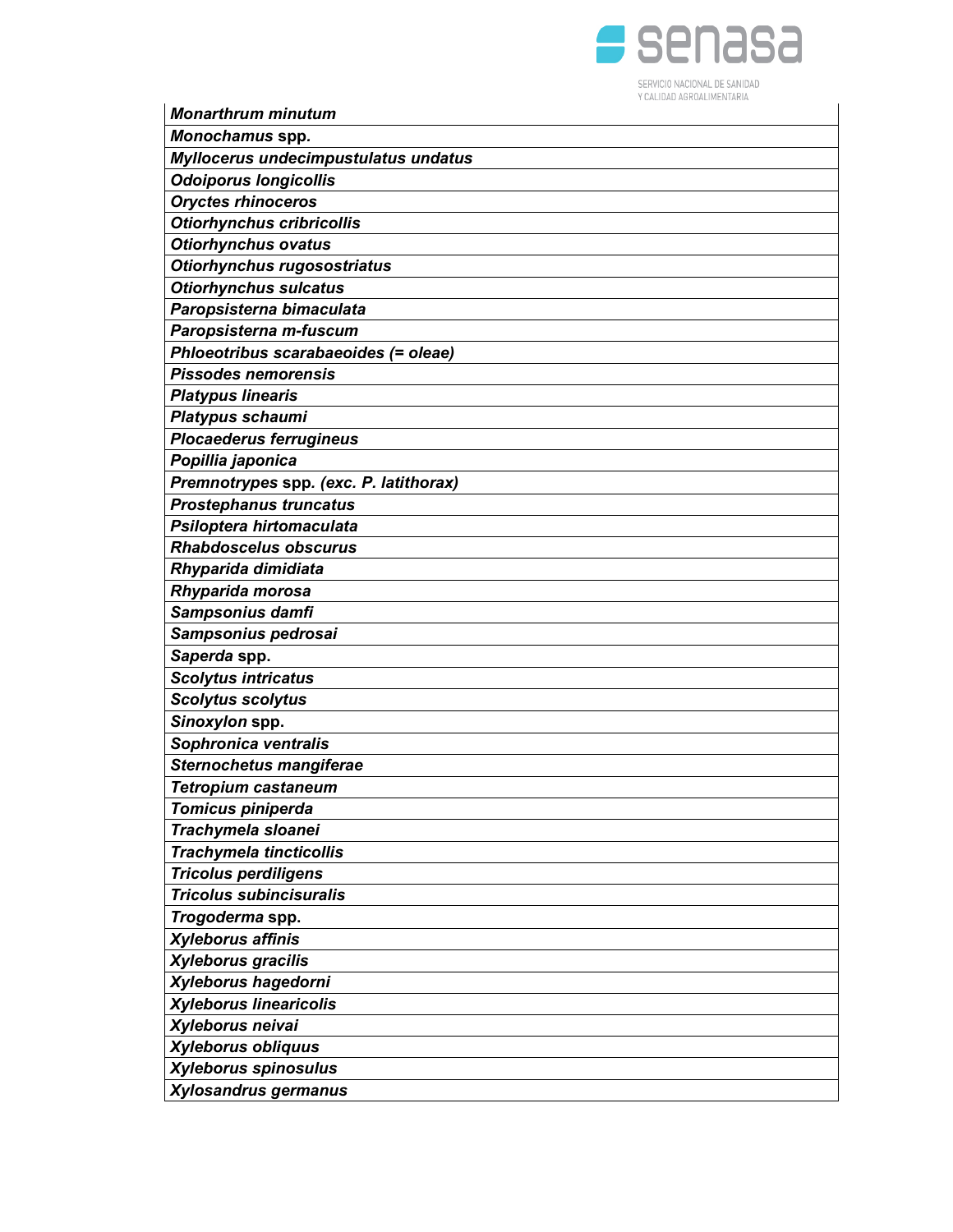

## DIPTERA

| Anastrepha spp. (excepto A. fraterculus) |
|------------------------------------------|
| Bactrocera spp.                          |
| Ceratitis spp. (excepto C. capitata)     |
| Chromatomyia syngenesiae                 |
| Dacus spp.                               |
| Helicomyia saliciperda                   |
| <b>Inopus flavus</b>                     |
| <b>Inopus rubriceps</b>                  |
| Liriomyza trifolii                       |
| Lonchaea pendula                         |
| <b>Mayetiola destructor</b>              |
| <b>Melanoloma viatrix</b>                |
| Phytomyza gymnostoma                     |
| Prodiplosis longifila                    |
| Rhagoletis spp.                          |
| Thomasiniana oleisuga                    |
| Toxotrypana curvicauda                   |

### HEMIPTERA

| Acutaspis albopicta             |
|---------------------------------|
| Acutaspis perseae               |
| <b>Aleurocanthus spiniferus</b> |
| Aonidiella citrina              |
| Aonidiella orientalis           |
| <b>Aspidiotus destructor</b>    |
| <b>Bactericera cockerelli</b>   |
| <b>Bagrada hilaris</b>          |
| <b>Ceroplastes albolineatus</b> |
| <b>Ceroplastes destructor</b>   |
| Ceroplastes feltyi              |
| <b>Ceroplastes floridensis</b>  |
| <b>Ceroplastes japonicus</b>    |
| <b>Ceroplastes rubens</b>       |
| <b>Ceroplastes stellifer</b>    |
| <b>Coccus viridis</b>           |
| Duplachionaspis spp.            |
| <b>Empoasca decipiens</b>       |
| Eucalyptolyma maideni           |
| Eumargarodes laingi             |
| Euphyllura olivina              |
| Froggattia olivinia             |
| Halyomorpha halys               |
| Homalodisca vitripennis         |
| <b>Hyalesthes obsoletus</b>     |
| Hyalopterus pruni               |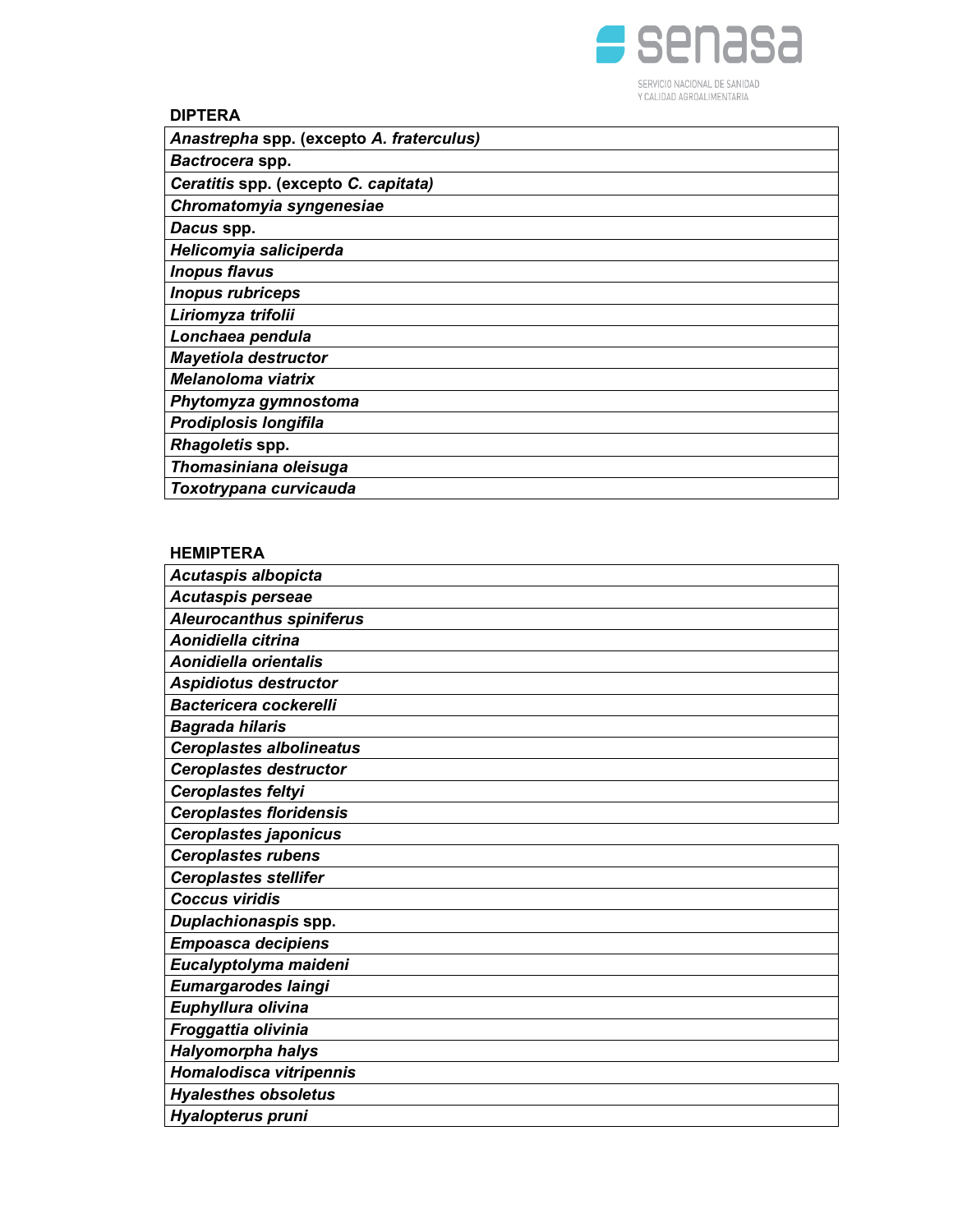

| Icerya seychellarum             |
|---------------------------------|
| Leucaspis riccae                |
| Lopholeucaspis japonica         |
| <b>Maconellicoccus hirsutus</b> |
| Metcalfa pruinosa               |
| <b>Myzus cerasi</b>             |
| <b>Neoaliturus haematoceps</b>  |
| <b>Nesidiocoris tenuis</b>      |
| Parabemisia myricae             |
| Perkinsiella saccharicida       |
| <b>Phenacoccus madeirensis</b>  |
| <b>Philaenus spumarius</b>      |
| Phylloxera glabra               |
| <b>Planococcoides njalensis</b> |
| <b>Planococcus lilacinus</b>    |
| <b>Promargarodes australis</b>  |
| Protopulvinaria pyriformis      |
| Pseudaulacaspis cockerelli      |
| Pseudococcus calceolariae       |
| <b>Pseudococcus citriculus</b>  |
| Pseudococcus elisae             |
| Pseudococcus jackbeardsleyi     |
| <b>Rhizoecus falcifer</b>       |
| <b>Scaphoideus titanus</b>      |
| Scolypopa australis             |
| Selenaspidus articulatus        |
| Trioza erytreae                 |

## HYMENOPTERA

| Megastigmus spp.                  |  |
|-----------------------------------|--|
| <b>Neodiprion spp.</b>            |  |
| Ophelimus eucalypti               |  |
| Selitrichodes globulus            |  |
| Tremex spp. (exc. T. fuscicornis) |  |
|                                   |  |

# LEPIDOPTERA

| <b>Adoxophyes orana</b>       |
|-------------------------------|
| <b>Agrius convolvuli</b>      |
| <b>Agrotis exclamationis</b>  |
| <b>Agrotis segetum</b>        |
| Amorbia cuneana               |
| Amorbia emigratella           |
| Anarsia lineatella            |
| <b>Archips argyrospilus</b>   |
| <b>Archips fuscocupreanus</b> |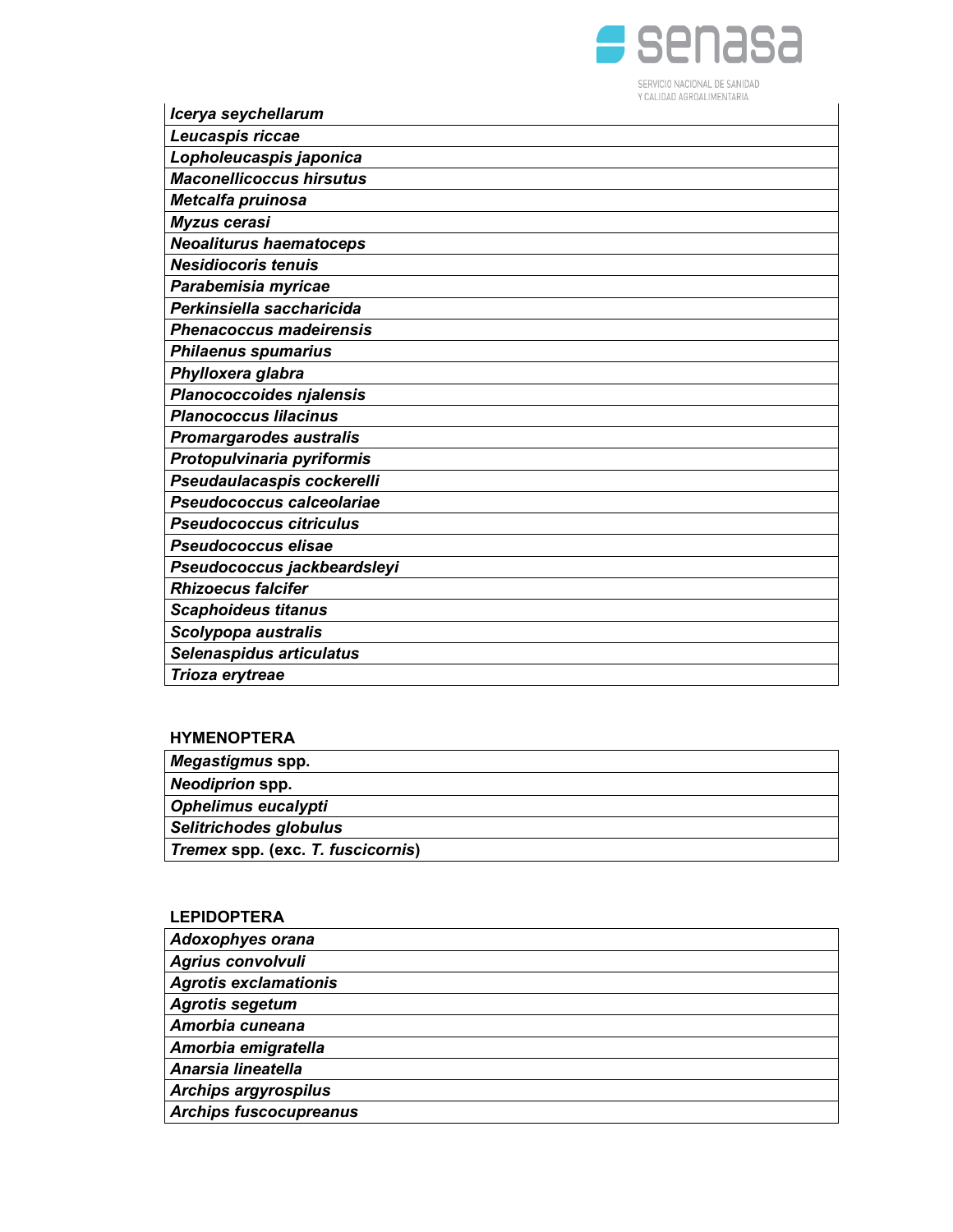

| <b>Archips podana</b>                     | Y CALIDAD AGRUALIMENTARIA |
|-------------------------------------------|---------------------------|
| <b>Archips rosana</b>                     |                           |
| Argyresthia pruniella                     |                           |
| Argyrotaenia franciscana (A. citrana)     |                           |
| <b>Bathytricha truncata</b>               |                           |
|                                           |                           |
| Cacoecimorpha pronubana                   |                           |
| Carposina sasakii<br>Chloridea subflexa   |                           |
| <b>Choristoneura occidentalis</b>         |                           |
|                                           |                           |
| Choristoneura rosaceana                   |                           |
| <b>Chrysodeixis chalcites</b>             |                           |
| Cnephasia jactatana                       |                           |
| <b>Conogethes punctiferalis</b>           |                           |
| Copitarsia consueta                       |                           |
| Copitarsia decolora                       |                           |
| Corcyra cephalonica                       |                           |
| Cosmosoma auge                            |                           |
| <b>Cossus cossus</b>                      |                           |
| Ctenopseustis obliquana                   |                           |
| <b>Ctenopseustis serrana</b>              |                           |
| Cydia spp. (exc. C.pomonella y C.molesta) |                           |
| <b>Dendrolimus spectabilis</b>            |                           |
| <b>Dendrolimus superans</b>               |                           |
| <b>Diatraea rufescens</b>                 |                           |
| Dioryctria abiatella                      |                           |
| Dioryctria amatella                       |                           |
| Dioryctria zimmermani                     |                           |
| Ditula angustiorana                       |                           |
| Dyspessa ulula                            |                           |
| Earias insulana                           |                           |
| Enarmonia formosana                       |                           |
| Ephysteris promptella                     |                           |
| Epiphyas postvittana                      |                           |
| <b>Erionota thrax</b>                     |                           |
| Eudocima fullonia                         |                           |
| Euproctis chrysorrhoea                    |                           |
| Euzophera semifuneralis                   |                           |
| Hyphantria cunea                          |                           |
| Keiferia lycopersicella                   |                           |
| Lasiothyris luminosa                      |                           |
| <b>Leucinodes orbonalis</b>               |                           |
| Leucoptera malifoliella                   |                           |
| Lymantria dispar                          |                           |
| Lymantria monacha                         |                           |
| Malacosoma spp.                           |                           |
| <b>Mamestra brassicae</b>                 |                           |
| <b>Margaronia persimilis</b>              |                           |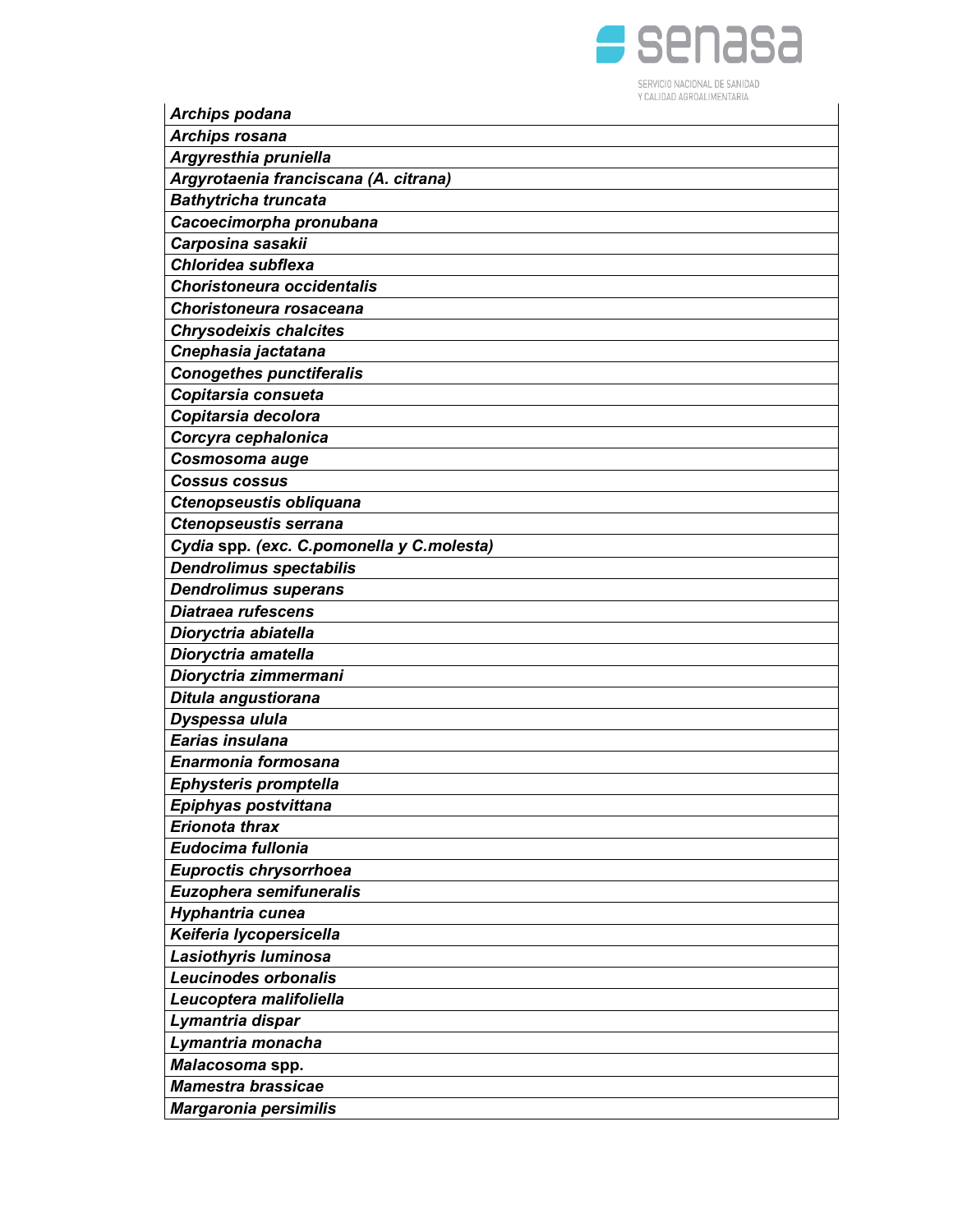

| Mythimna separata               |
|---------------------------------|
| Nacoleia octasema               |
| Operophtera brumata             |
| Opogona sacchari                |
| Opsiphanes tamarindi            |
| Orgyia spp.                     |
| Orthosia cerasi                 |
| Ostrinia furnacalis             |
| Ostrinia nubilalis              |
| Oxydia vesulia                  |
| Palpita unionalis               |
| <b>Pammene rhediella</b>        |
| Pandemis heparana               |
| <b>Paranthrene tabaniformis</b> |
| Planotortrix excessana          |
| Platynota idaeusalis            |
| Platynota stultana              |
| Prays citri                     |
| Prays oleae                     |
| Proeulia spp.                   |
| Rhyacionia adana                |
| Rhyacionia aktita               |
| Rhyacionia busckana             |
| Rhyacionia bushnelli            |
| Rhyacionia cristata             |
| Rhyacionia dativa               |
| Rhyacionia duplana              |
| Rhyacionia frustrana            |
| Rhyacionia logaea               |
| Rhyacionia neumexicana          |
| Rhyacionia pasadenana           |
| Rhyacionia pinivorama           |
| Sabulodes caberata              |
| Spilonota ocellana              |
| Spodoptera exempta              |
| Spodoptera exigua               |
| <b>Spodoptera littoralis</b>    |
| Spodoptera litura               |
| Spodoptera ochrea               |
| Stathmopoda auriferella         |
| Stathmopoda plumbiflua          |
| Stathmopoda skelloni            |
| Stenoma catenifer               |
| Symmestrischema tangolias       |
| Synanthedon myopaeformis        |
| <b>Synanthedon tipuliformis</b> |
| Thaumetopoea pityocampa         |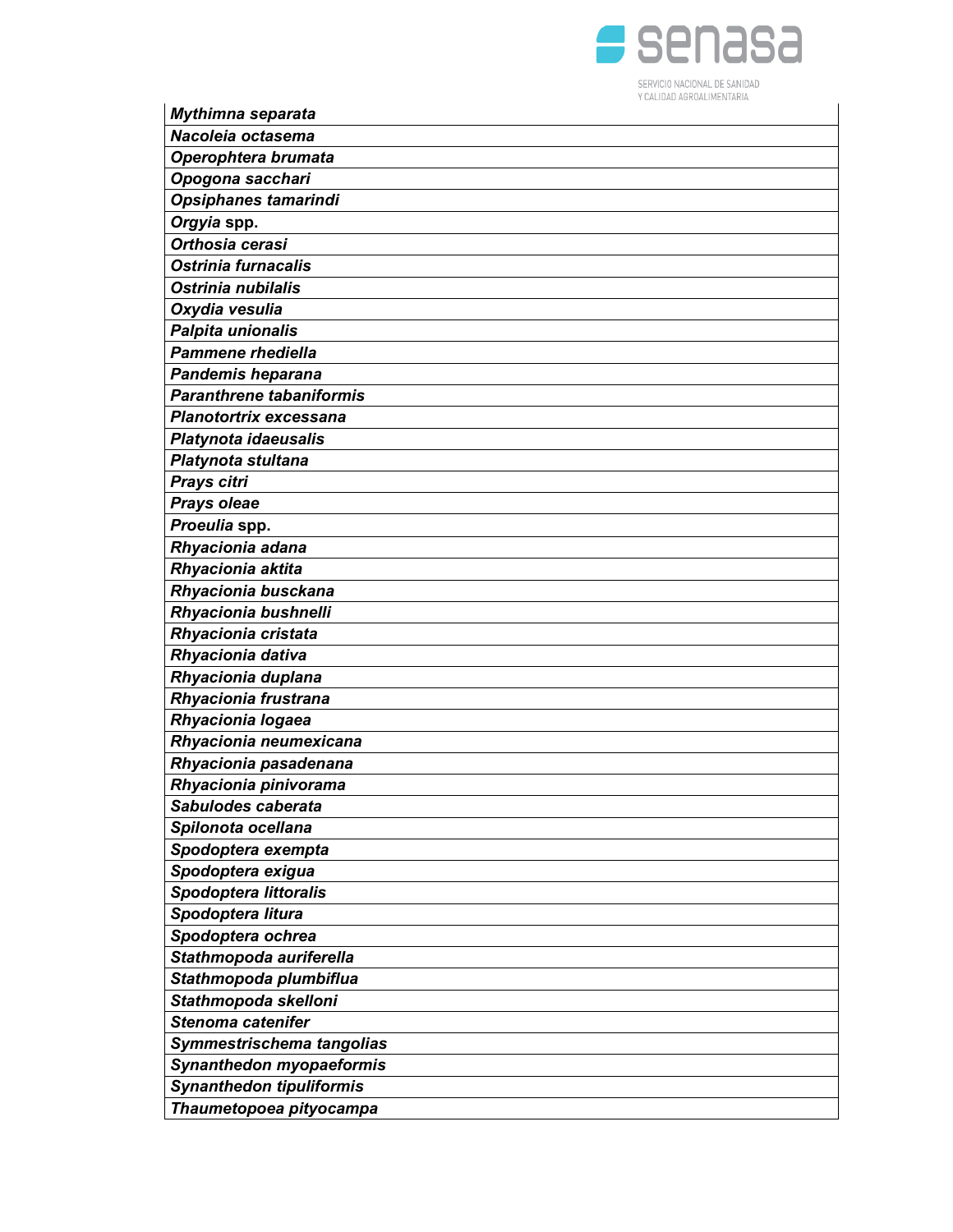

Thaumetopoea processionea

Thaumatotibia leucotreta

Tortrix viridana

Zeuzera pyrina

## THYSANOPTERA

| Frankliniella bruneri            |
|----------------------------------|
| Frankliniella intonsa            |
| Frankliniella parvula            |
| Liothrips oleae                  |
| <b>Palleucothrips musae</b>      |
| Pseudophilothrips perseae        |
| <b>Scirtothrips aceri</b>        |
| Scirtothrips aurantii            |
| <b>Scirtothrips perseae</b>      |
| <b>Selenothrips rubrocinctus</b> |
| <b>Thrips obscuratus</b>         |
| <b>Thrips palmi</b>              |

### **HONGOS**

| Alternaria limícola                                                 |
|---------------------------------------------------------------------|
| Alternaria mali                                                     |
| Alternaria steviae                                                  |
| Anthracocystis ehrenbergii                                          |
| Apiosporina morbosa                                                 |
| <b>Bipolaris cactivora</b>                                          |
| <b>Boeremia foveata</b>                                             |
| Botryosphaeria berengeriana f. sp. piricola (= Guignardia pyricola) |
| Cercospora eucalypti                                                |
| Chrysomyxa arctostaphyli                                            |
| <b>Chrysoporthe cubensis</b>                                        |
| <b>Cladosporium cucumerinum</b>                                     |
| Coleosporium ipomoeae                                               |
| Colletotrichum coffeanum var. virulans                              |
| Coniella fragariae                                                  |
| Cronartium spp.                                                     |
| Cryphonectria parasitica                                            |
| Cylindrocarpon macrodidymum                                         |
| Dactuliochaeta glycines                                             |
| <b>Diaporthe eres</b>                                               |
| Didymella applanata                                                 |
| Diplocarpon earlianum                                               |
| Drepanopeziza populorum                                             |
| <b>Elsinoe rosarum</b>                                              |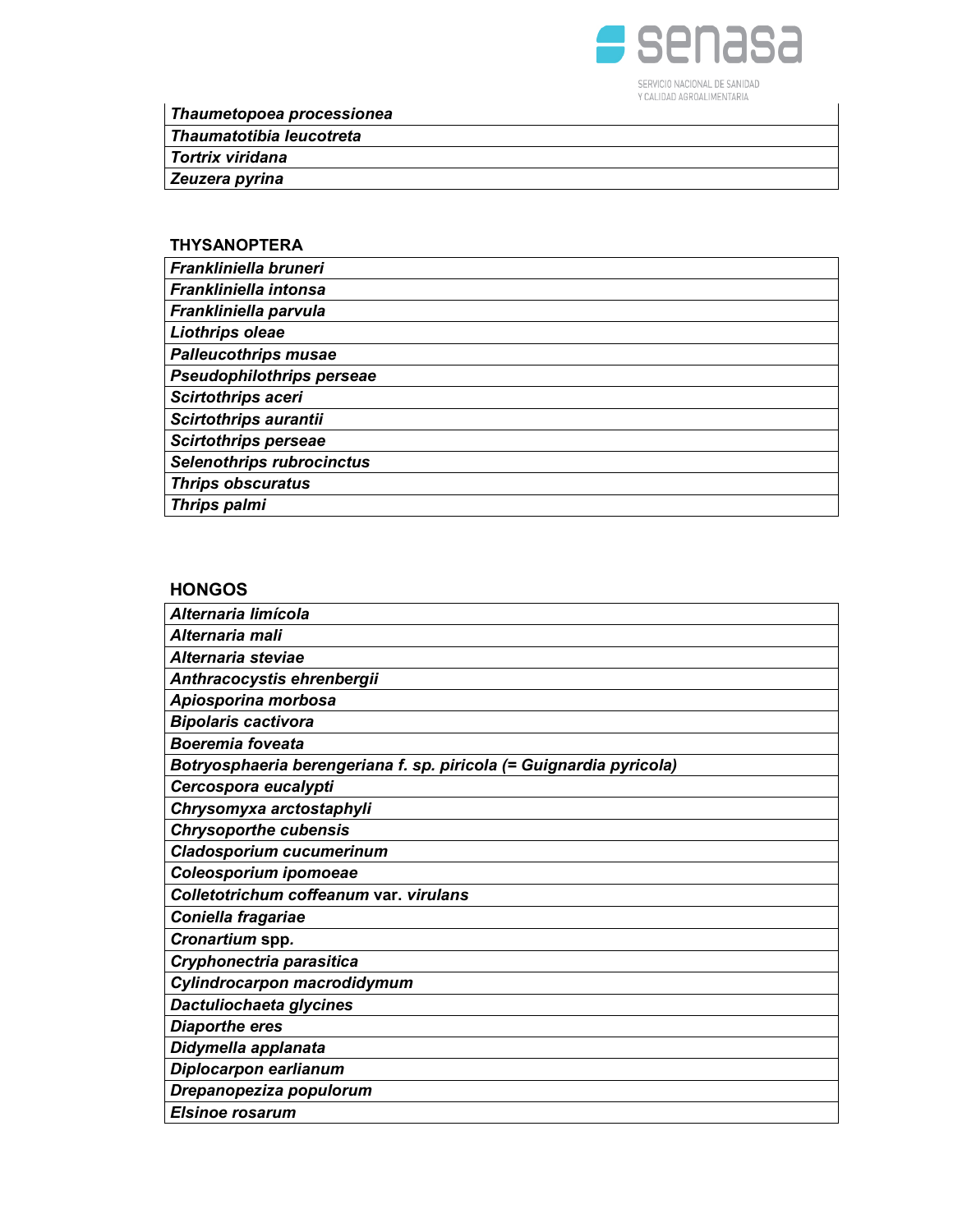

| Endocronartium pini                                      | UALIDAD AURUALIMENTARIA |
|----------------------------------------------------------|-------------------------|
| <b>Erythricium salmonicolor</b>                          |                         |
| Fusarium oxysporum f.sp. cubense                         |                         |
| Fusarium oxysporum f. sp. fragariae                      |                         |
| Gibberella circinata                                     |                         |
| Griphosphaeria corticola                                 |                         |
| Gymnosporangium spp.                                     |                         |
| Hemileia coffeicola                                      |                         |
| <b>Heterobasidion annosum</b>                            |                         |
| Lecanosticta acicola                                     |                         |
| <b>Monilinia fructigena</b>                              |                         |
| Monilinia vaccinii-corymbosi                             |                         |
| Mycena citricolor                                        |                         |
| Mycosphaerella chrysanthemi                              |                         |
| Mycosphaerella confusa                                   |                         |
| Mycosphaerella fijiensis (Cercospora fijiensis)          |                         |
| Mycosphaerella gibsonii (Cercoseptoria pini-densiflorae) |                         |
| Neonectria ditissima                                     |                         |
| Oidium chrysanthemi                                      |                         |
| Pachymetra chaunorhiza                                   |                         |
| Peronospora ciceris                                      |                         |
| Peronospora hyoscyami                                    |                         |
| Phacidiopycnis padwickii (=Operculella padwickii)        |                         |
| Phaeocytostroma sacchari                                 |                         |
| Phialophora cinerescens                                  |                         |
| Phoma crocophyla<br>Phyllosticta imbe                    |                         |
| Phyllosticta philodendra                                 |                         |
| Phyllosticta solitaria                                   |                         |
| Phymatotrichopsis omnivora                               |                         |
| Phytophthora boehmeriae                                  |                         |
| Phytophthora erythroseptica                              |                         |
| Phytophthora gonapodyides                                |                         |
| Plasmopara halstedii                                     |                         |
| <b>Plenodomus tracheiphilus</b>                          |                         |
| <b>Polyscytalum pustulans</b>                            |                         |
| Pseudocercospora angolensis                              |                         |
| Puccinia asparagi                                        |                         |
| <b>Puccinia kuehnii</b>                                  |                         |
| <b>Pythium splendens</b>                                 |                         |
| Rhizoctonia tuliparum                                    |                         |
| Sclerotinia bulborum                                     |                         |
| Septoria steviae                                         |                         |
| Sphaceloma fawcetti var. scabiosae                       |                         |
| Sphaerulina paulistana                                   |                         |
| Sphaerulina rubi                                         |                         |
| Stenocarpella macrospora                                 |                         |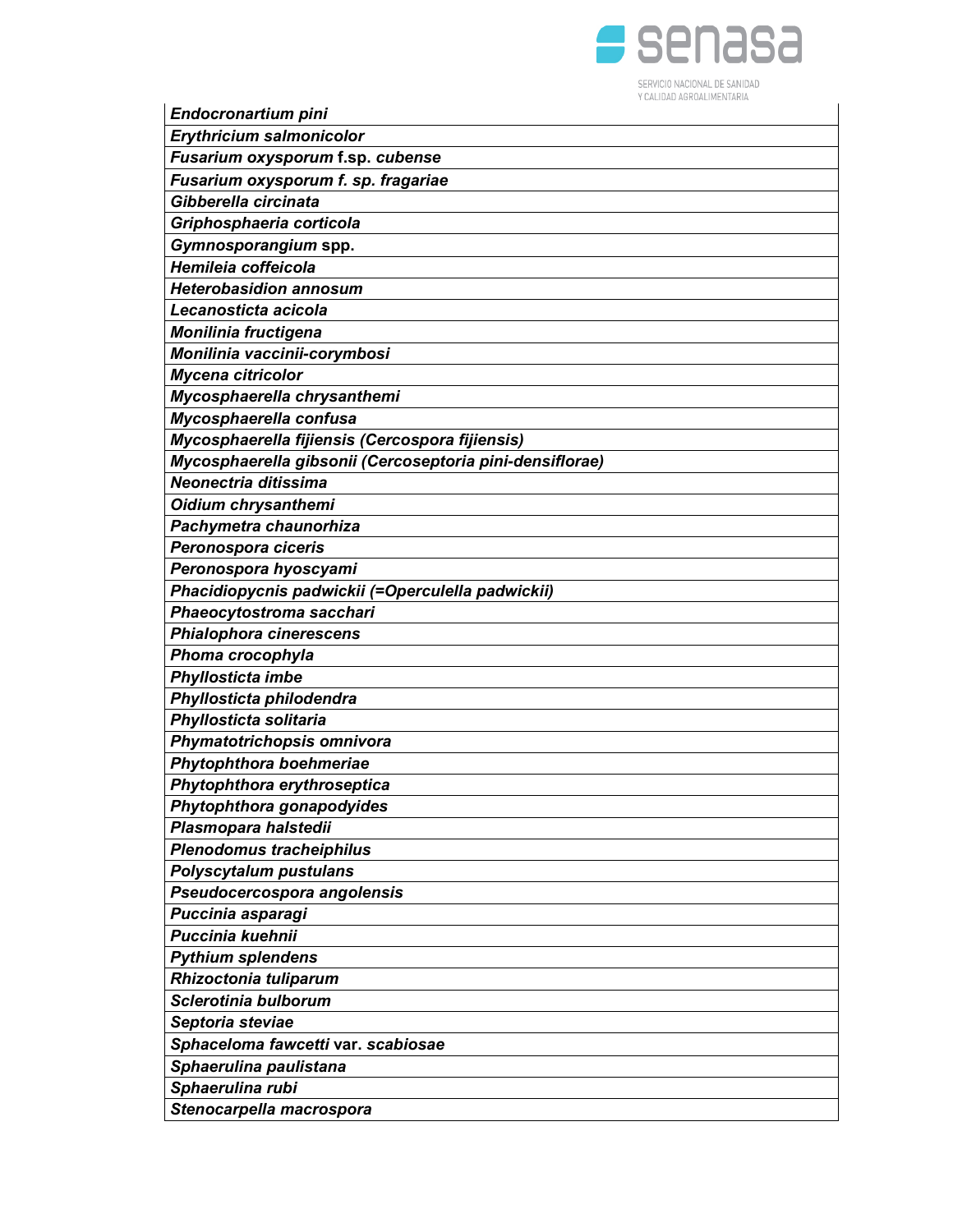

Synchytrium endobioticum

Synchytrium vaccinii

Taphrina populina

Thecaphora solani (=Angiosorus solani)

Tilletia indica

Urocystis colchici

## **NEMATODOS**

| Anguina agrostis                  |
|-----------------------------------|
| Anguina funesta                   |
| Anguina tritici                   |
| Aphelenchoides fragariae          |
| <b>Bursaphelenchus xylophilus</b> |
| Cactodera cacti                   |
| <b>Ditylenchus angustus</b>       |
| <b>Ditylenchus destructor</b>     |
| Ditylenchus dipsaci, raza papa    |
| Ditylenchus gigas                 |
| Globodera pallida                 |
| Globodera rostochiensis           |
| <b>Gracilacus epacris</b>         |
| Heterodera avenae                 |
| Heterodera fici                   |
| Heterodera schachtii              |
| Heterodera trifolii               |
| Heterodera zeae                   |
| <b>Hoplolaimus coronatus</b>      |
| Longidorus elongatus              |
| Meloidogyne fallax                |
| Meloidogyne hispanica             |
| <b>Paratrichodorus porosus</b>    |
| Paratylenchus spp.                |
| <b>Pratylenchus coffeae</b>       |
| <b>Pratylenchus crenatus</b>      |
| <b>Pratylenchus fallax</b>        |
| <b>Pratylenchus loosi</b>         |
| Pratylenchus scribneri            |
| Radopholus citrophilus            |
| <b>Radopholus similis</b>         |
| Rotylenchulus reniformis          |
| <b>Tylenchorhynchus brevidens</b> |
| Tylenchorhynchus claytoni         |
| <b>Tylenchorhynchus dubius</b>    |
| Xiphinema brevicolle              |
| Xiphinema diversicaudatum         |
| Xiphinema italiae                 |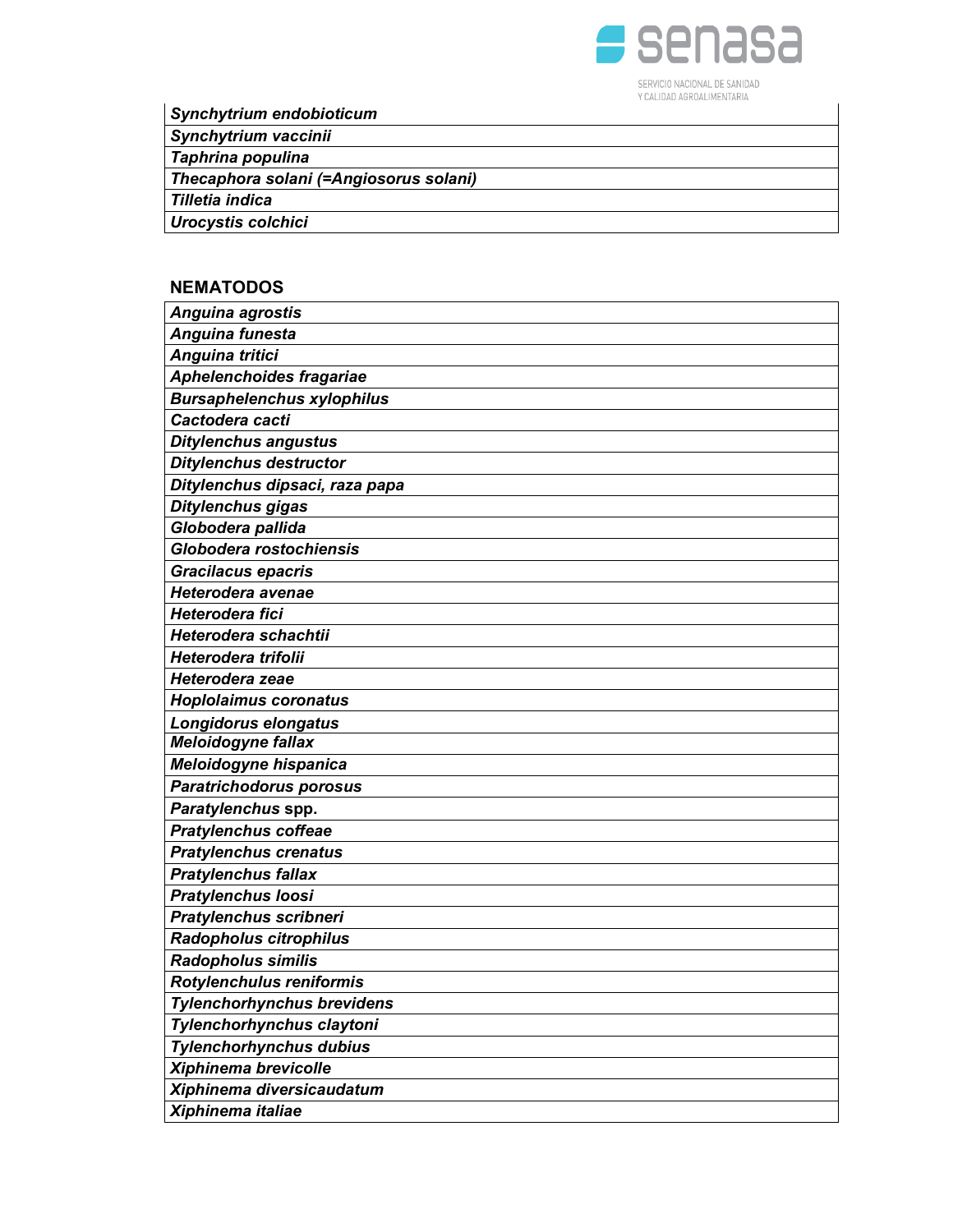

# **BACTERIAS**

| Aplanobacter populi                                                          |
|------------------------------------------------------------------------------|
| <b>Brenneria nigrifluens</b>                                                 |
| <b>Brenneria rubrifaciens</b>                                                |
| <b>Brenneria salicis</b>                                                     |
| <b>Burkholderia glumae</b>                                                   |
| Candidatus Liberibacter africanus (Huanglongbing - greening disease)         |
| Candidatus Liberibacter americanus (Huanglongbing - greening disease)        |
| Candiatus Liberibacter solanacearum (Zebra chip)                             |
| Clavibacter michiganensis subsp. insidiosus                                  |
| Clavibacter michiganensis subsp. sepedonicus                                 |
| <b>Clavibacter nebraskensis</b>                                              |
| Curtobacterium flaccumfaciens p.v. flaccumfaciens                            |
| Dickeya dadantii subsp. dieffenbachiae                                       |
| Dickeya zeae                                                                 |
| Erwinia amylovora                                                            |
| Erwinia ixiae                                                                |
| Erwinia pyrifoliae                                                           |
| Erwinia tracheiphila                                                         |
| Pectobacterium atrosepticum                                                  |
| Pectobacterium wasabiae                                                      |
| Pseudomonas syringae pv. actinidiae                                          |
| Pseudomonas syringae pv. helianthi                                           |
| Ralstonia solanacearum raza 2 (Pseudomonas solanacearum)                     |
| <b>Rhodococcus fascians</b>                                                  |
| Spiroplasma citri                                                            |
| Xanthomonas alfalfae subsp. citrumelonis                                     |
| Xanthomonas axonopodis pv dieffenbachiae                                     |
| Xanthomonas campestris pv. cassiae                                           |
| Xanthomonas campestris pv gummisudans                                        |
| Xanthomonas citri pv. viticola                                               |
| Xanthomonas fuscans subsp. aurantifolii (Xanthomonas citri pv. aurantifolii) |
| Xanthomonas oryzae pv oryzae                                                 |
| Xanthomonas oryzae pv oryzicola                                              |
| Xylella fastidiosa subsp. fastidiosa                                         |
| Xylella fastidiosa subsp. morus                                              |
| Xylella fastidiosa subsp. multiplex                                          |
| Xylella fastidiosa subsp. sandyi                                             |
| Xylella fastidiosa subsp. tashke                                             |
| <b>Xylophilus ampelinus</b>                                                  |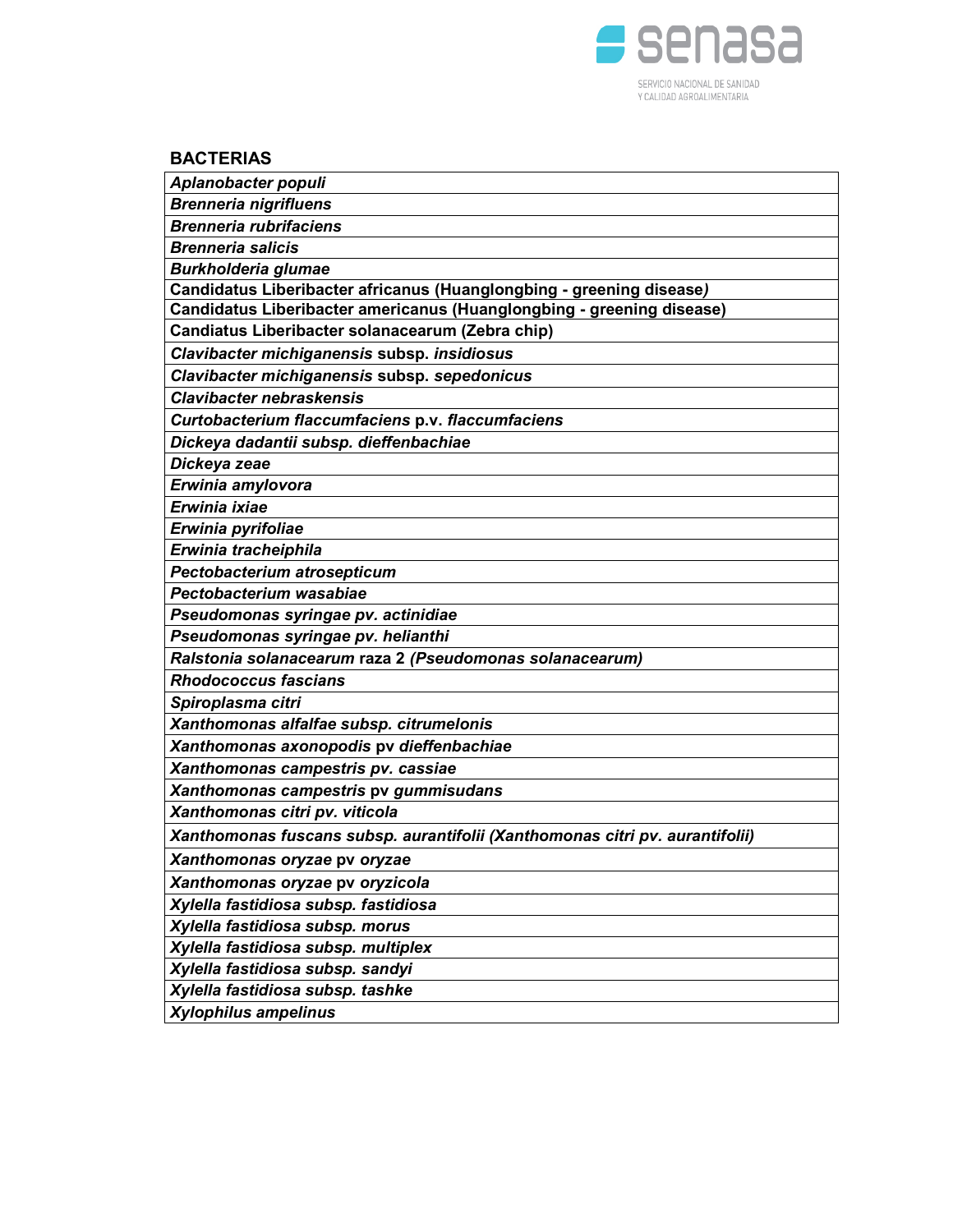

I

### FITOPLASMAS

| טחווטה בא זיוו                                                                                                                                            |
|-----------------------------------------------------------------------------------------------------------------------------------------------------------|
| Apple chat fruit phytoplasma                                                                                                                              |
| Apple rubbery wood phyoplasma                                                                                                                             |
| Aster yellows phytoplasma (16Srl group) [excepto Argentinean Catharanthus little leaf<br>phytoplasma (16Srl-B) y Maize bushy stunt phytoplasma (16Srl-S)] |
| <b>Candidatus Phytoplasma asteris</b>                                                                                                                     |
| Candidatus Phytoplasma aurantifolia                                                                                                                       |
| Candidatus Phytoplasma mali                                                                                                                               |
| Candidatus Phytoplasma pyri                                                                                                                               |
| Candidatus Phytoplasma solani                                                                                                                             |
| <b>Candidatus Phytoplasma trifolii</b>                                                                                                                    |
| Clover phyllody phytoplasma                                                                                                                               |
| Grapevine flavescence dorée phytoplasma                                                                                                                   |
| Grapevine yellows phytoplasmas                                                                                                                            |
| Palm lethal yellowing phytoplasma                                                                                                                         |
| Peach rosette phytoplasma                                                                                                                                 |
| Peach X-disease phytoplasma                                                                                                                               |
| Peach yellows phytoplasma                                                                                                                                 |
| X-disease phytoplasma (16Srlll group)                                                                                                                     |
|                                                                                                                                                           |

### VIRUS Y VIROIDES

| <b>Actinidia virus A (AcVA)</b>       |
|---------------------------------------|
| <b>Actinidia virus B (AcVB)</b>       |
| African cassava mosaic virus          |
| Andean potato latent vírus            |
| Andean potato mottle virus (APMoV)    |
| Apple dimple fruit viroid             |
| Apple green crinkle agent             |
| Apple ringspot agent                  |
| Apple star crack agent                |
| Apricot ringpox agent                 |
| Arracacha virus B oca strain (AVBO)   |
| Banana bunchy top virus               |
| Bean pod mottle virus                 |
| <b>Blueberry leaf mottle virus</b>    |
| <b>Blueberry scorch virus</b>         |
| <b>Blueberry shock virus</b>          |
| <b>Blueberry shoestring virus</b>     |
| <b>Broad bean mottle virus</b>        |
| <b>Broad bean wilt virus 1</b>        |
| <b>Cactus virus X</b>                 |
| <b>Carnation necrotic fleck virus</b> |
| <b>Carnation ringspot virus</b>       |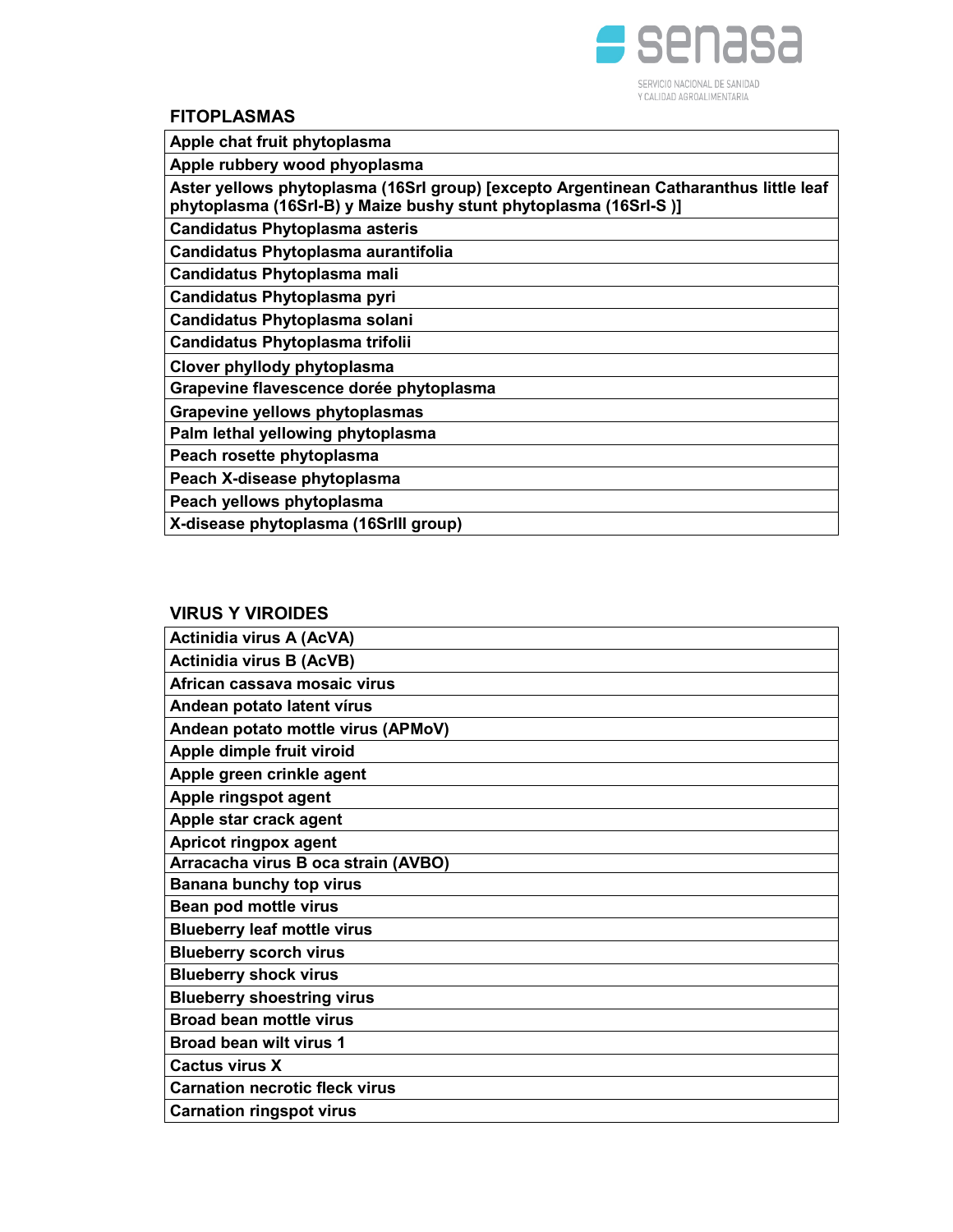

| <b>Cherry leaf roll virus</b>                                         |
|-----------------------------------------------------------------------|
| Cherry necrotic rusty mottle virus                                    |
| Cherry rasp leaf virus                                                |
| <b>Cherry rusty mottle virus</b>                                      |
| <b>Citrus bent leaf viroid</b>                                        |
| <b>Citrus dwarf viroid</b>                                            |
| Citrus leaf blotch virus (CLRV)                                       |
| Citrus leaf rugose virus (CiLRV)                                      |
| <b>Citrus variegation virus (CVV)</b>                                 |
| Citrus vein enation virus (CVEV)                                      |
| Citrus yellow mosaic virus (CiYMV)                                    |
| Coconut cadang-cadang viroid                                          |
| Coguvirus eburi (CiVA)                                                |
| <b>Cucumber necrosis virus (CNV)</b>                                  |
| Cymbidium mosaic virus                                                |
| Fiji disease virus                                                    |
| <b>Grapevine enation agent</b>                                        |
| Grapevine Rugose Wood complex disease (Kober Stem Grooving, LN33 Stem |
| Grooving, Corky bark)                                                 |
| <b>Grapevine virus B (GVB)</b>                                        |
| <b>Grapevine virus D (GVD)</b>                                        |
| Indian citrus ringspot virus                                          |
| Iris severe mosaic virus                                              |
| Iris yellow spot virus                                                |
| Little cherry virus 1                                                 |
| Odontoglossum ringspot virus                                          |
| Pea early-browning virus                                              |
| Pea false leaf roll virus                                             |
| Pea seed-borne mosaic virus                                           |
| <b>Peanut stunt virus</b>                                             |
| Pepino mosaic virus (PEPMV)                                           |
| Plum pox vírus, raza An (PPV-An)                                      |
| Plum pox vírus, raza C (PPV-C)                                        |
| Plum pox vírus, raza CR (PPV-CR)                                      |
| Plum pox vírus, raza CV (PPV-CV)                                      |
| Plum pox vírus, raza EA (PPV-EA)                                      |
| Plum pox vírus, raza M (PPV-M)                                        |
| Plum pox vírus, raza Rec (PPV-Rec)                                    |
| Plum pox vírus, raza T (PPV-T)                                        |
| Plum pox vírus, raza W (PPV-W)                                        |
| Potato black ringspot virus (PBRSV)                                   |
| <b>Potato latent virus</b>                                            |
| Potato mop-top virus                                                  |
| Potato spindle tuber viroid (= Tomato bunchy top virus)               |
| Potato virus S (PVS)                                                  |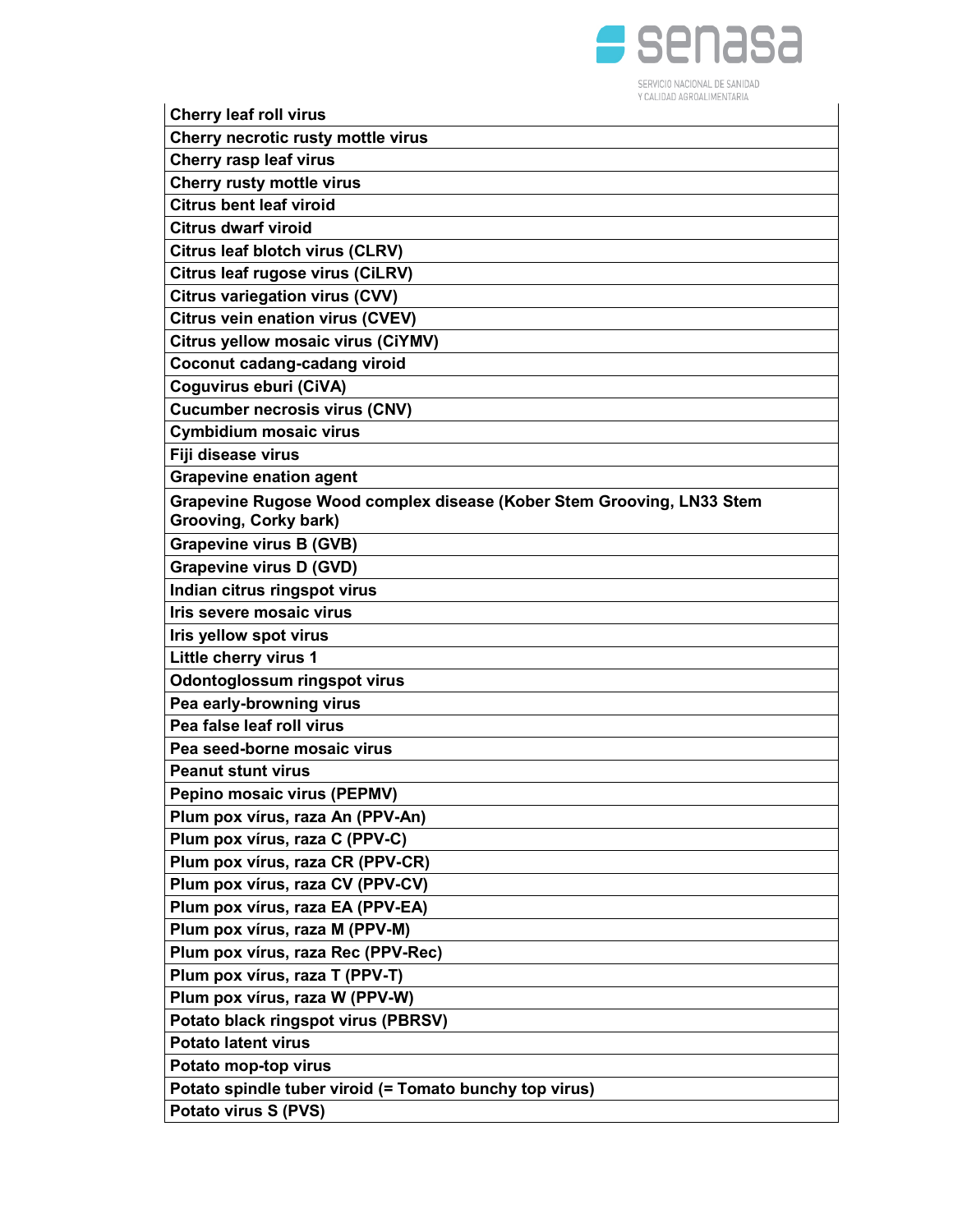

| Potato virus T (PVT)                              |
|---------------------------------------------------|
| Potato virus U (PVU)                              |
| Potato virus V (PVV)                              |
| Potato yellow dwarf virus (PYDV)                  |
| Potato yellow vein virus                          |
| Potato yellowing virus                            |
| Raspberry bushy dwarf virus                       |
| <b>Raspberry ringspot virus</b>                   |
| Ribgrass mosaic virus (RMV)                       |
| Southern bean mosaic virus                        |
| <b>Strawberry latent ringspot virus</b>           |
| <b>Strawberry vein banding virus</b>              |
| <b>Sugarcane bacilliform virus</b>                |
| Sugarcane chlorotic streak agent                  |
| <b>Sugarcane sereh agent</b>                      |
| Sugarcane striate mosaic-associated virus         |
| <b>Tobacco necrosis virus (TNV)</b>               |
| <b>Tobacco rattle virus (TRV)</b>                 |
| <b>Tobacco ringspot virus</b>                     |
| Tobacco streak ilarvirus potato strain            |
| <b>Tomato black ring virus</b>                    |
| Tomato brown rugose fruit virus (ToBRFV)          |
| Tomato chlorosis virus (ToCV)                     |
| Tomato infectious chlorosis virus (TICV)          |
| Tomato chlorotic dwarf viroid (TCDVd)             |
| <b>Tomato Leaf Curl New Delhi Virus (ToLCNDV)</b> |
| <b>Tomato ringspot virus</b>                      |
| Turnip vein clearing virus (TVCV)                 |

# MOLUSCOS

### BRADYBAENIDAE

Bradybaena despecta

# COCHLICELLIDAE

Cochlicella acuta

# HELICIDAE

Theba pisana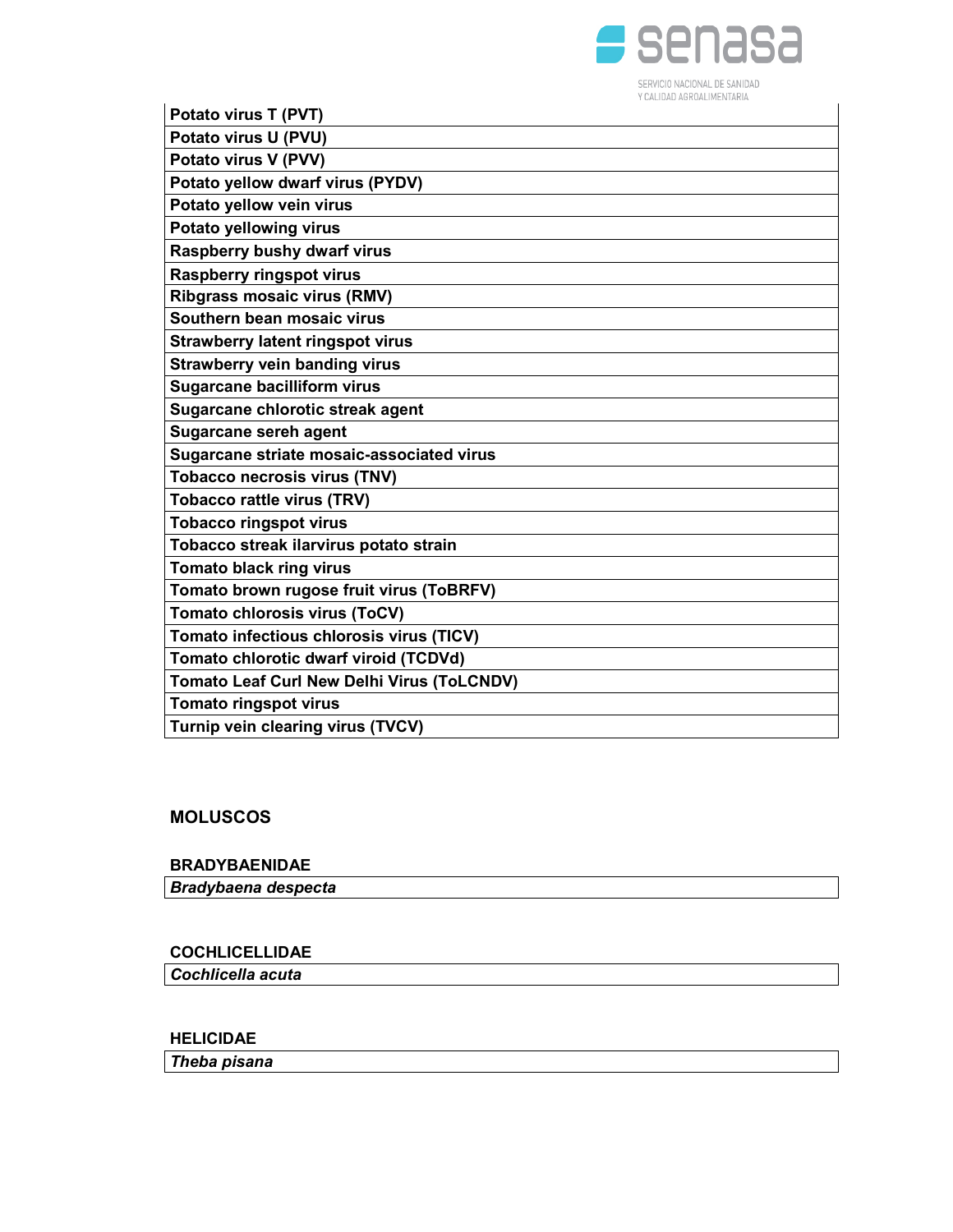

HYGROMIIDAE

Cernuella neglecta

Cernuella virgata

### PHILOMYCIDAE

Incilaria confusa

### MALEZAS Y PLANTAS PARASITAS

| <b>Amaranthus tuberculatus</b>          |
|-----------------------------------------|
| Ambrosia trifida                        |
| Apera spica-venti                       |
| Arceuthobium spp.                       |
| <b>Brassica tournefortii</b>            |
| Chenopodium polyspermum                 |
| Chenopodium strictum var. glaucophyllum |
| <b>Cirsium arvense</b>                  |
| Conyza canadensis                       |
| <b>Crepis tectorum</b>                  |
| <b>Cyperus difformis</b>                |
| <b>Damasonium minus</b>                 |
| Echinochloa phyllopogon                 |
| <b>Emex australis</b>                   |
| Epilobium tetragonum                    |
| Eragrostis plana                        |
| Euphorbia esula                         |
| Heliotropium europaeum                  |
| Hieracium pilosella                     |
| Lathyrus aphaca                         |
| Lolium persicum                         |
| <b>Myagrum perfoliatum</b>              |
| Najas graminea                          |
| Orobanche spp.                          |
| Pentzia suffructicosa                   |
| <b>Phalaris brachystachys</b>           |
| Polygonum hydropiper                    |
| Polygonum pensylvanicum                 |
| <b>Schoenoplectus mucronatus</b>        |
| Setaria faberi                          |
| Sisymbrium thellungii                   |
| Solanum ptycanthum                      |
| Striga spp.                             |
| Taeniatherum caput-medusae              |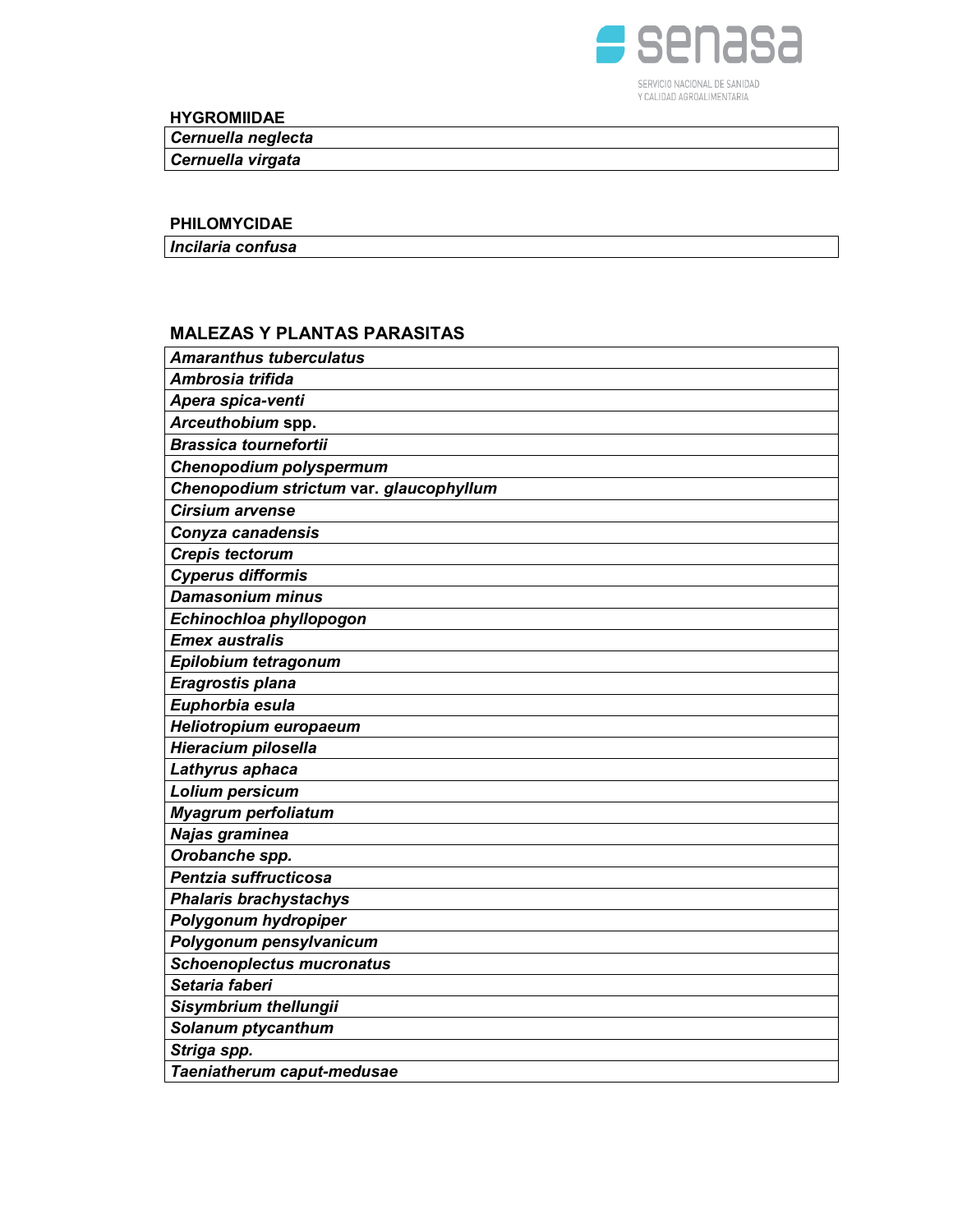

# B- PLAGAS CUARENTENARIAS PRESENTES BAJO CONTROL OFICIAL **INSECTOS**

### COLEOPTERA

Anthonomus grandis

#### DIPTERA

 Ceratitis capitata Anastrepha fraterculus

### LEPIDOPTERA

Lobesia botrana

### **BACTERIAS**

Candidatus Liberibacter asiaticus (Huanglongbing - greening disease)

## VIRUS Y VIROIDES

Plum pox virus, raza D (PPV-D)

# C- PLAGAS NO CUARENTENARIAS REGLAMENTADAS

### **INSECTOS**

| <b>Phytonemus pallidus</b> |  |
|----------------------------|--|
| Viteus vitifoliae          |  |

## **NEMATODOS**

| Meloidogyne spp   |  |
|-------------------|--|
| Nacobbus aberrans |  |

### **BACTERIAS**

| Ralstonia solanacearum          |
|---------------------------------|
| Xanthomonas citri py citri      |
| Xylella fastidiosa subsp. pauca |

### VIRUS Y VIROIDES

| <b>Citrus Exocortis Viroid (CEVd)</b>              |
|----------------------------------------------------|
| <b>Citrus Psorosis Virus (CPsV)</b>                |
| <b>Citrus Tristeza Virus (CTV)</b>                 |
| Grapevine virus A (GVA)                            |
| <b>Grapevine Leafroll-associated virus (GLRaV)</b> |
| Peach stunt disease (DSD)                          |
| <b>Potato Leaf Roll Virus (PLRV)</b>               |